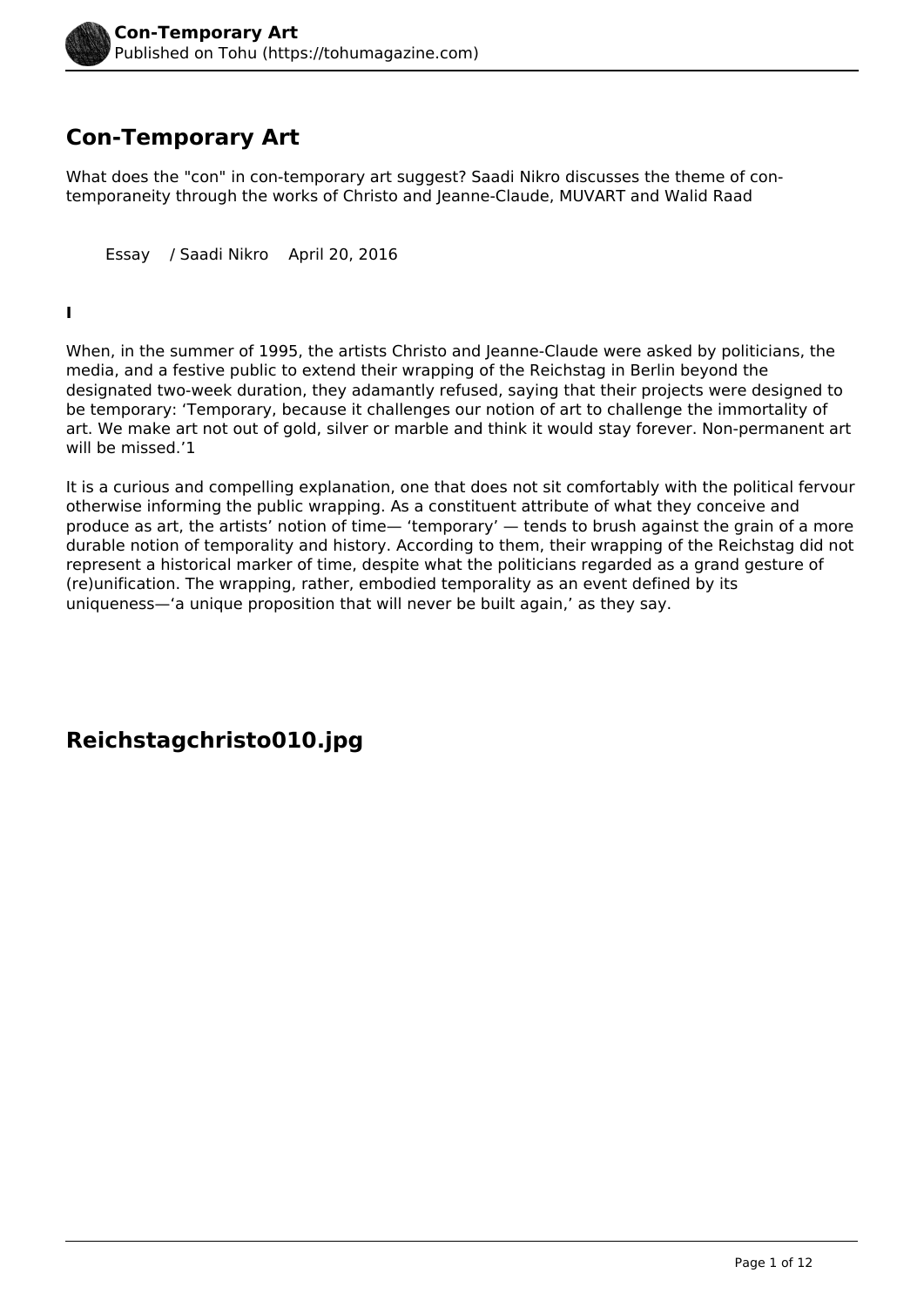



[1]Christo and Jeanne-Claude. Wrapped Reichstag. 1995

 unwrapping. In this instance, art constituted something like a physical exercise of what Giorgio For the artists, this uniqueness embodied temporality as a physical exercise of taking apart, in respect to both a perceptual expectation and, inevitably, the actuality of the Reichstag's Agamben calls the 'taking place' of an event. 'Singular' and 'inessential' (Agamben's terms), the wrapping/unwrapping exceeded generic and symbolic attributes, situated the building of the Reichstag as a less durable site of dwelling.2

[Reichstagchristo001.jpg](https://tohumagazine.com/file/reichstagchristo001jpg) **[2]**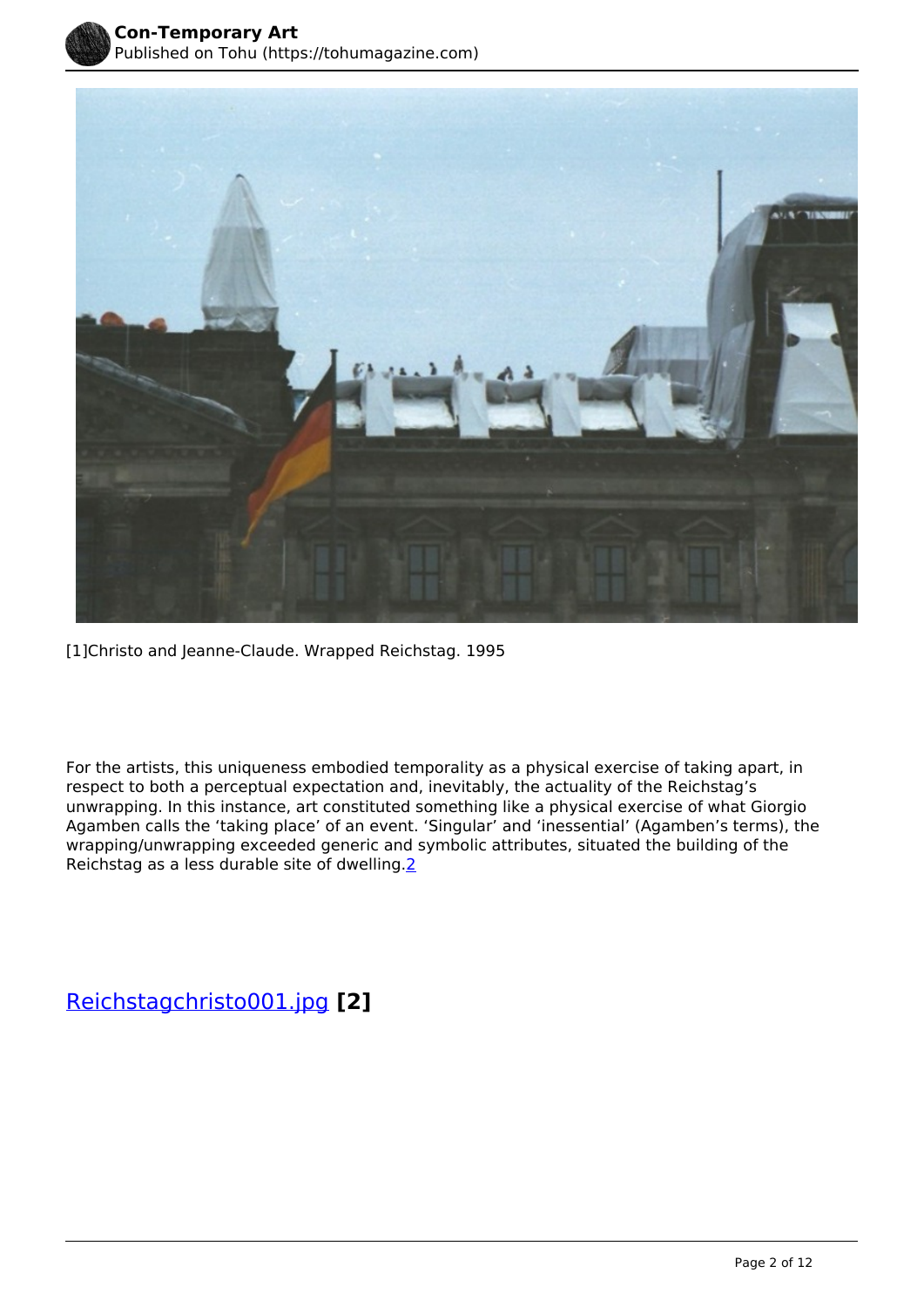

[3]Christo and Jeanne-Claude. Wrapped Reichstag. 1995

 momentum of constructing parts and the spatial/temporal intervals of their relational comportment. According to Christo and Jeanne-Claude's acutely physical sense of aesthetic production, what they refer to as 'non-permanent art' points to an art practice in which the work takes place as a transient A significant aspect of this momentum is the dismantling of parts, leaving behind traces of bits and pieces that could never again be collected to form a whole, though nevertheless live on as physical instances or artefacts of the work of art itself. As such, the work is not defined nominally according to one genre or another, but rather exercised as a site of physical labour on the part of the artist and of a physical experience on the part of the viewers.

It is in this sense that con-temporary art can be understood as a temporal breach by which art transpires as a 'unique proposition,' initiating modalities (aesthetic, political, ethical) of physical and material application that challenge generic references and ideological repertoires. As the artists demonstrated with their wrapping of the Reichstag, the temporal breach is initiated as an art practice resonating as eruptive instances of address and response, forging terms by which art noisily flows into social, political, aesthetic, and ethical sensibilities.

#### **II**

Temporal breaches woven into and energising practices of contemporary art pose a challenge to expectations of how art should be answerable to the fervour of a temporal repertoire informing aesthetic judgements. Such expectations and their imperious temporal regimes tended to encompass mid-twentieth-century debates in North America over contemporary art, when the term contemporary was beginning to be institutionally applied as a nominal category of art. 'At the present time,' one prominent commentator wrote, 3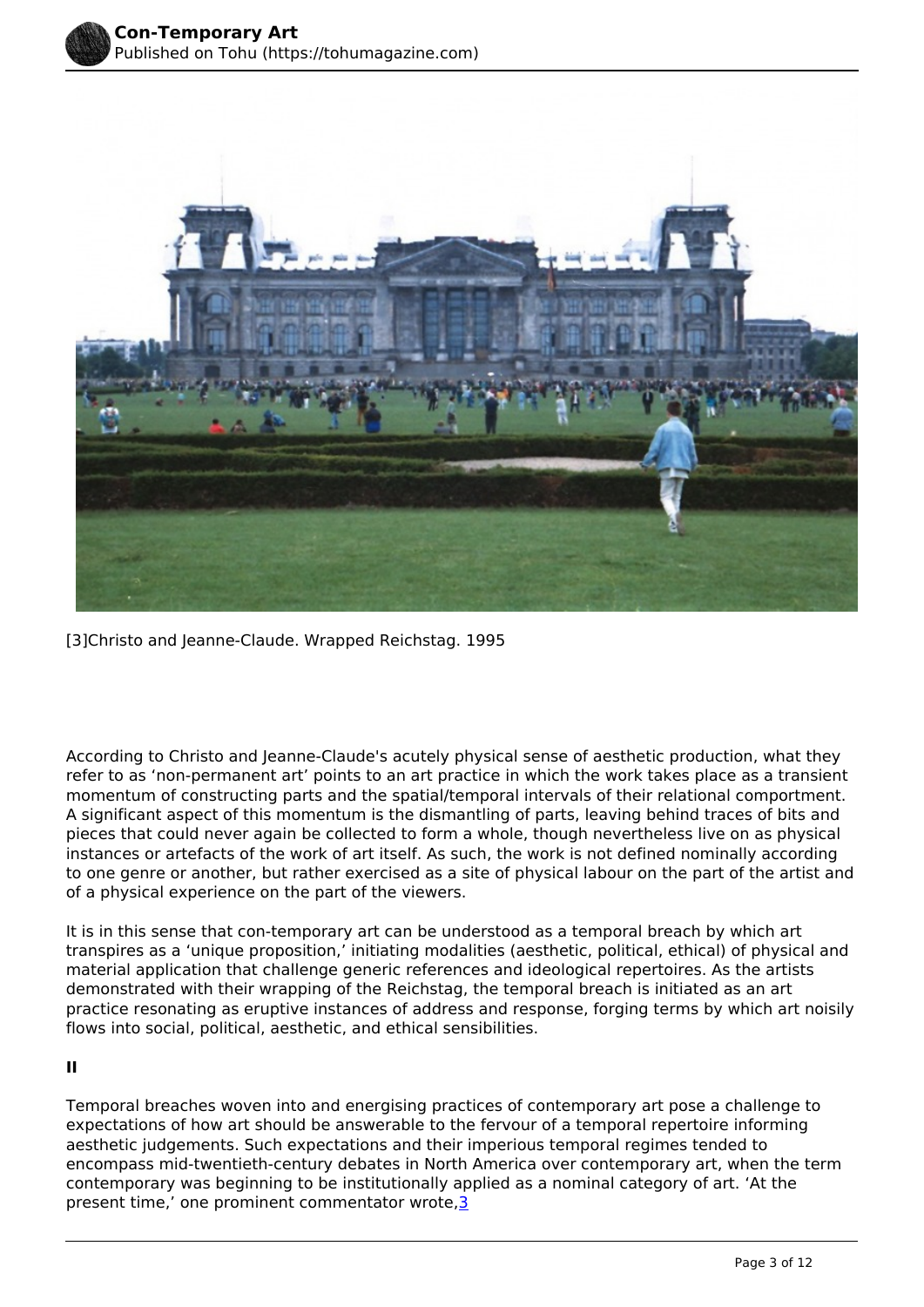

"The criteria of value which seem to enjoy the highest prestige in the world of art are originality and its corollaries, contemporaneity and irrationality. They would be inadequate to define permanent aesthetic value, unless their usual connotations are greatly altered."

Such a view tends to assume a sense of temporality as a cultural logic of periods and movements, underestimating how the 'con' of con-temporary suggests an alternative paratactic prism of temporal contiguity.

In a recent book-length study of the temporalising implications of aesthetic judgements, Peter Osborne refers to what he calls a 'distinctive grammar of con-temporaneity,' to articulate a paratactic notion of contemporary art. As he argues, with emphasis: 'a coming together not simply "in time", but of times.' He goes to say that 'the present is increasingly characterised by a coming together of different but equally "present" temporalities or "times," a temporal unity in disjunction, or a disjunctive unity of present times'.4

[IMG\\_0417.JPG](https://tohumagazine.com/file/img0417jpg) **[4]**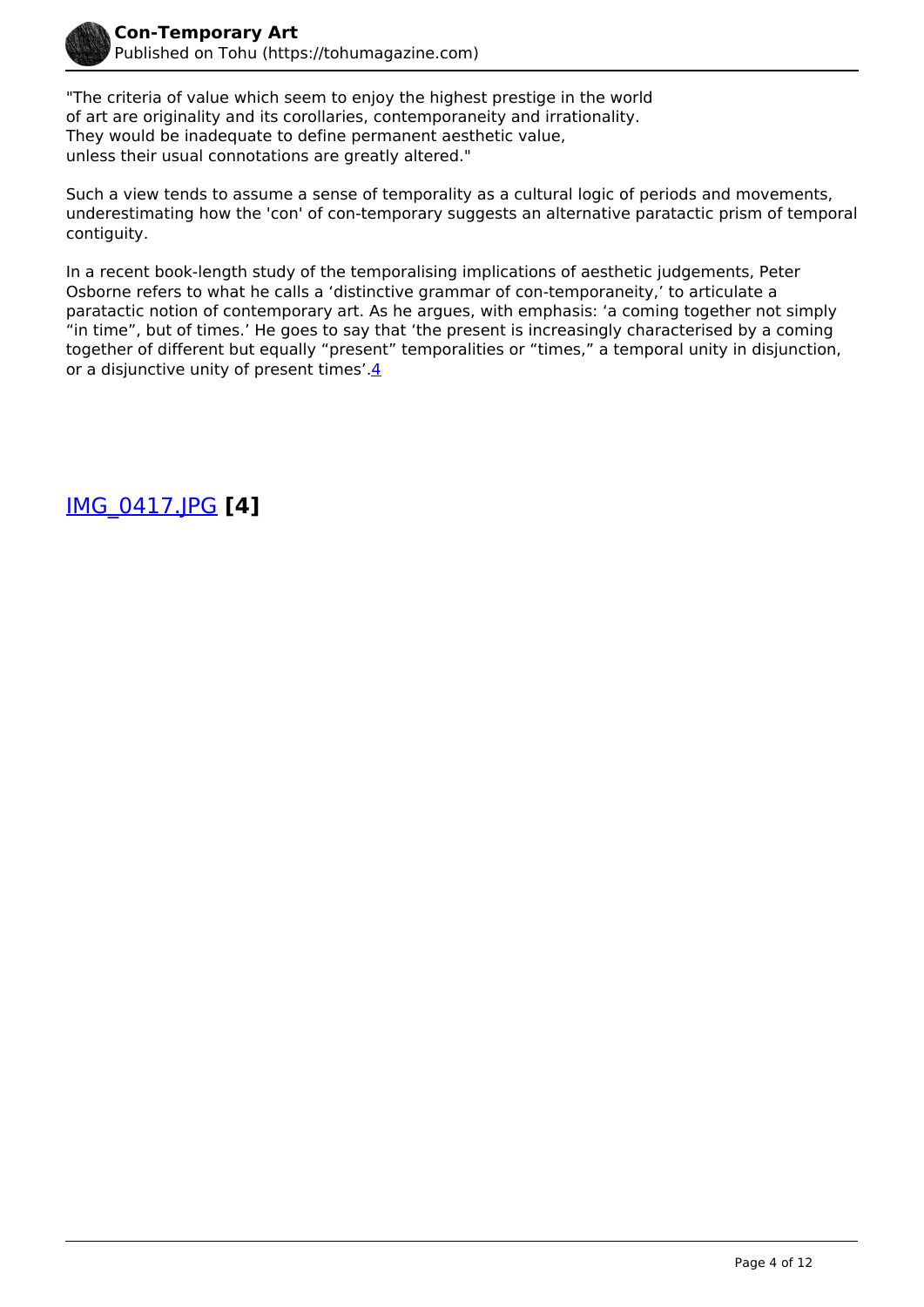



[5]Movimento de Arte Contemporȃnea de Moçambique (MUVART) 2012. photo: Vanessa Díaz Rivas

 sign of the times with the times of the sign), as well as his 'constructivist' approach that tends to Before getting carried away by Osborne's assumption of the 'con' of contemporary as 'equally present temporalities' (a philosophical swindle, or con job, we can say, that conveniently confuses a underestimate the physicality of cultural production, I want to evoke two con-temporary instances of art practices attuned to paratactic impulses of temporality.

In an essay on art in Mozambique, Vanessa Díaz Rivas, a former colleague of mine, writes about the association MUVART—Movimento de Arte Contemporânea de Mocambique—that formed in the early years of the century in Maputo, Mozambique. Issuing a manifesto in 2003, the group drew on international developments to shake up the fine arts. For MUVART, the term contemporary, Díaz says, resonates as a number of site-specific instances in which art practices—works of art, museums and exhibitions, curatorial work, criticism and critique—addressed traditional and modernising notions of the value of art. According to the lingering force of these latter notions, Díaz points out, 'artists were presented with their work carrying an idealistic and a functional burden: to exalt both national and African identity, and link the "traditional" with the "modern."'<sup>5</sup> Contemporary art emerged as a response to such expectations.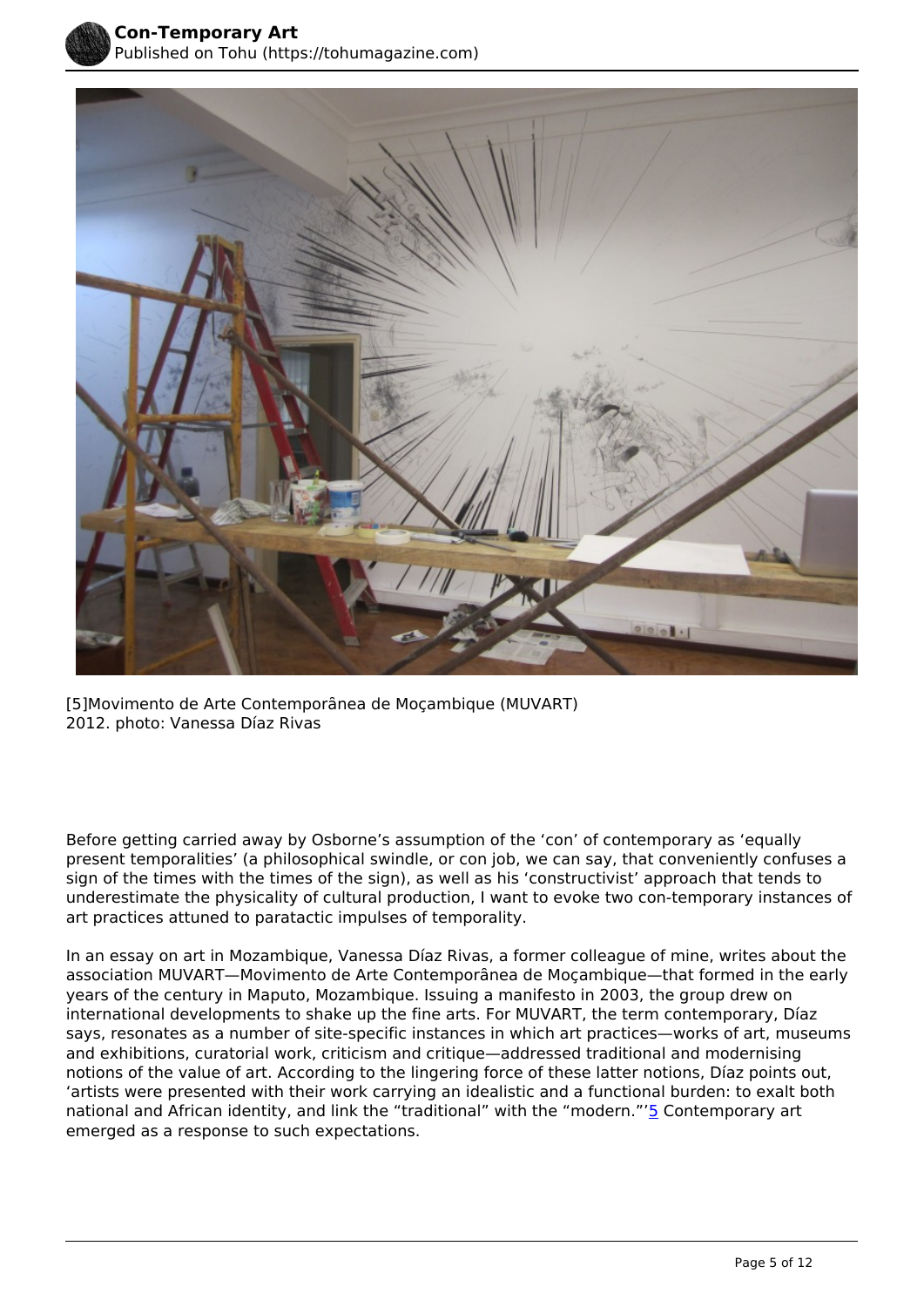

# [IMG\\_0465.JPG](https://tohumagazine.com/file/img0465jpg) **[6]**



[7]Movimento de Arte Contemporȃnea de Moçambique (MUVART) 2012. photo: Vanessa Díaz Rivas

 visual aspects of video and photography) and the intense debates such practices brought in their Accordingly, the very notion of contemporary art, Díaz notes, did not so much reflect a scheme of temporal succession, or else inform standards of aesthetic judgment. The term, rather, emerged as an entanglement of emerging art practices experimenting with new materials (such as aural and wake. As Díaz notes: 'The term Arte Contemporânea referred explicitly to an aesthetic rather than a temporal category, one that represented changes in art both inside and outside Mozambique' (165).

By rehabilitating aesthetic categories to direct conceptions and practices of art, MUVART challenged an idealistic socialist program of rendering art a servant of national identity and modernisation (162). Interestingly, for MUVART, 'aesthetic categories' do not bear the burden of undigested aesthetic references, but rather point to the physicality involved in working on and transforming tactile, aural, and visual materials into works of art and sites of art practices. In other words, the movement's experimental approach and interest in aesthetic categories was not so much formalistic, but rather concerned with the social life, materiality, and transformative capacities of artistic practices.

Aesthetic categories were confronted with the materiality of art production, exposed to a sitespecific taking place by which such applications initiated art practices as subjects of critique, sites of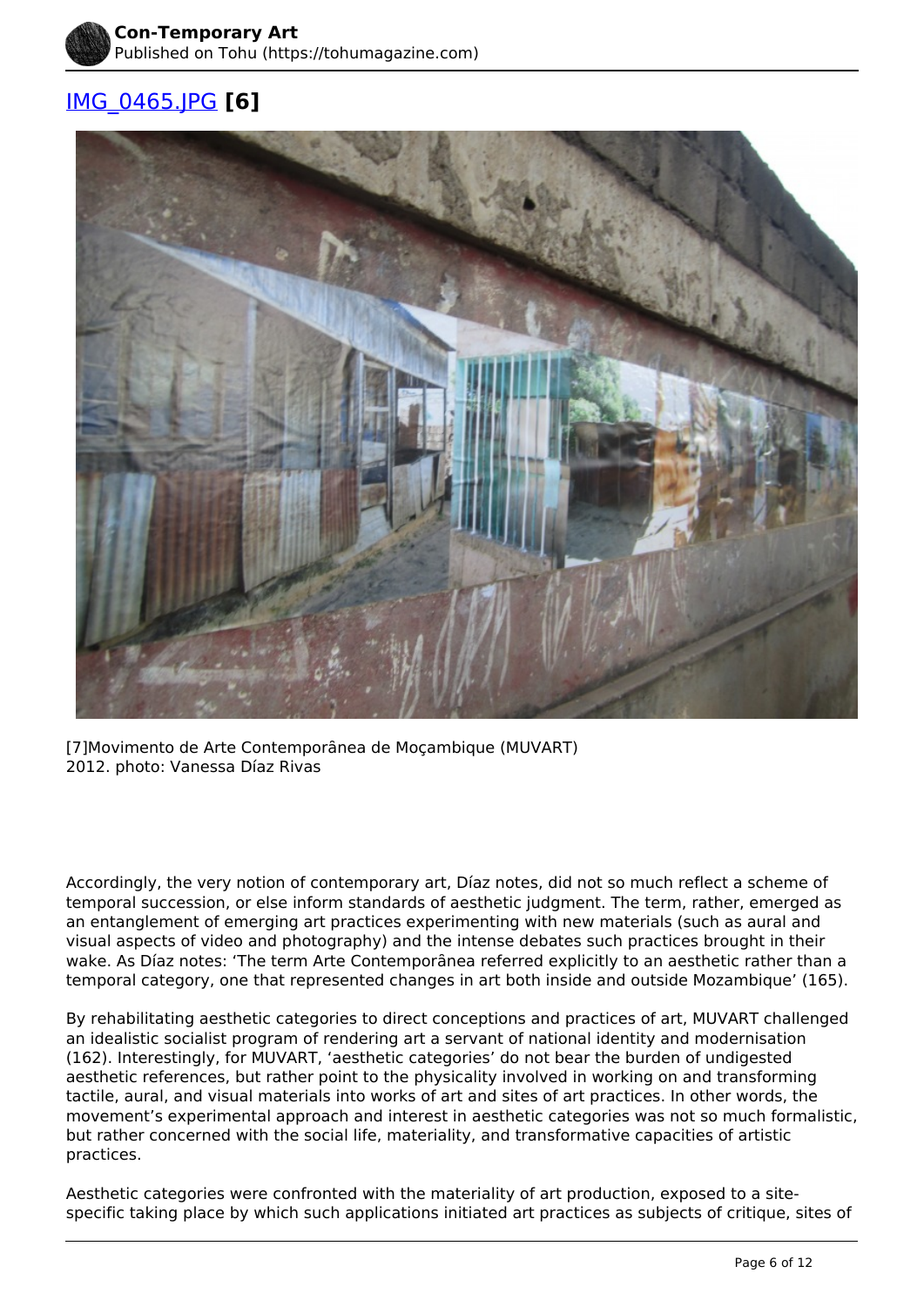

address and response. Neither stable standards of assessment, nor expressions of an underlying cultural logic, as far as MUVART was concerned aesthetic categories resonate according to physical exercises in the production of art. Concepts thus work to initiate a material application, not an ideal expression of one genre or another, or else one political, national identity or another: 'In this sense,' Díaz observes,

"The material presence of the work is released, making it possible to use any type of material and technique, or even objects that initially are not directly related to artistic production. This aspect is intrinsically linked to the function of art. The manifesto thus states that the function of art lies in breaking existing paradigms, creating an environment of constant innovation both in the art aesthetic and in its function in society (166)."

### **III**

My comments have somewhat abstracted and perhaps blunted the being-there resonance of my former colleague's essay, steeped as it is in her field work, interviews, and consideration of the art scene in Mozambique, her inclusion and discussions of particular works of art. But one particular term she uses—an 'environment' that comes into being as 'the material presence of the work is released'—leads me back to my theme of con-temporaneity as an art practice that encompasses the taking place of an event of art.

This informs a recent exhibition by Walid Raad. Titled "Preface to the First Edition", the installation took place in the Louvre Museum in France in early 2013. Including sculpture, video, photography, and a written script, the occasion of Raad's exhibition was the anticipated opening of a branch of the Louvre in Abu Dhabi—what some commentators unkindly called a 'Louvre outpost.'<sup>6</sup> Playing up to the designs of the commission, Raad concentrated his installation on 28 pieces of Islamic art that were to be transported from Paris to Abu Dhabi. He manufactured their semblance by presenting them as cardboard cutouts, set amidst suspended cutouts of doors or entrance-like openings and accompanying shadows.

[\\_MG\\_7680.jpg](https://tohumagazine.com/file/mg7680jpg-0) **[8]**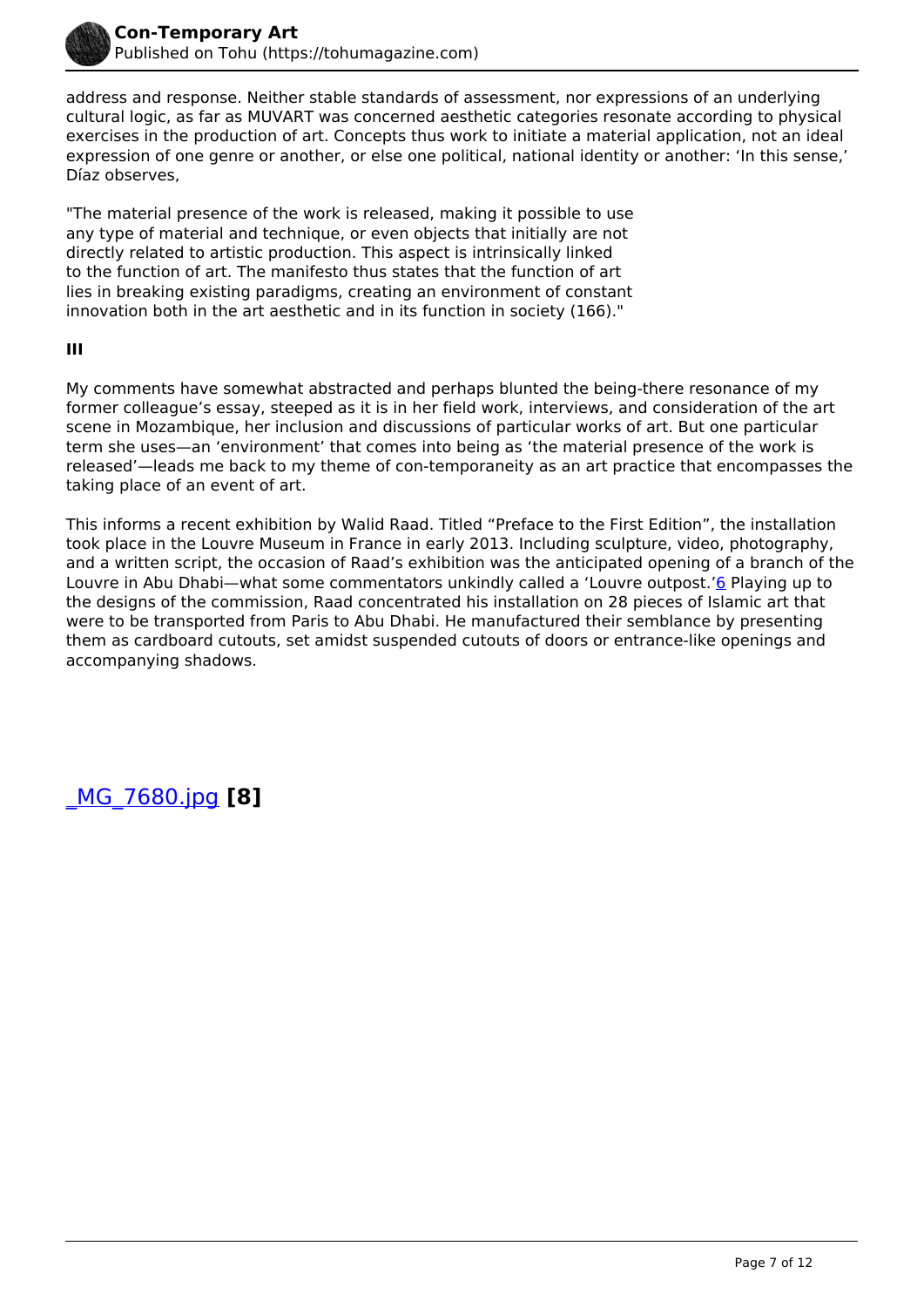



[9]Walid Raad. Preface to the First Edition. Installation view, The Louvre 2013 © Walid Raad

 By creating an art event in which the distinction between works of art and exhibition practices are blurred, Raad parodied not so much the works of art themselves, but the very media (video, photography, sculpture, written script) by which they are transfigured into modes of generic reference. His installation served to translate media into mediality—whereby media are phenomenologically inhabited as embodied modes of hermeneutic encounters.

The Kafkaesque cutouts presented a number of passageways and related inside-outside coordinates. To what extent—to configure a query that Raad seemed to be situating as a potential modality of address and response (an ethical resonance of his installation)—would the anticipated transportation of the pieces of Islamic art bring about changes in how the works themselves were to be viewed and addressed? To what extent would transportation amount to a transfiguration of the temporality of such an address?

It is instructive to reference a more or less representative blurb informing the still anticipated event of the opening of the Louvre in Abu Dhabi, from the Saadiyat Cultural District website:

"The Louvre Abu Dhabi will display art, manuscripts and objects of historical, cultural and sociological significance. Spanning millennia, the items on display will originate from societies and cultures from over the world, but universal themes and common influences will be highlighted to illustrate similarities arising from shared human experience transcending geography, nationality and history."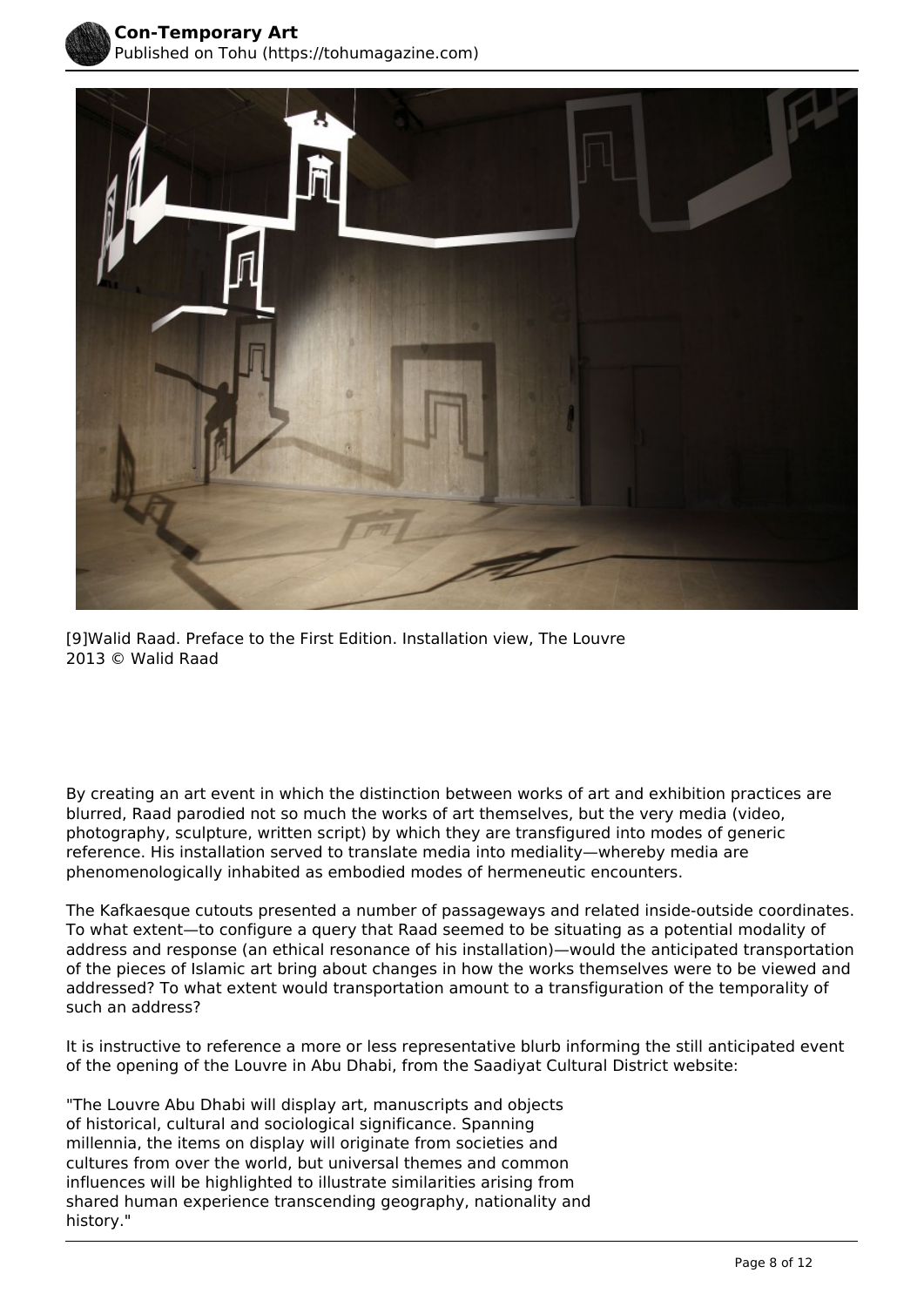

Raad, it seems, designed his exhibition to foreground how such descriptions fail to consider temporal (and spatial, we can add) aspects of the physicality of art practices. In other words, the fervour of such universalising gestures—'a shared universal memory,' the Louvre Abu Dhabi website says<sub>Z</sub>—underestimate not merely the significance of varying temporal contexts, but temporaneity as an immanent, constructive/destructive aspect of the work of art. The social and physical circumstances, the materials and tools, as well as imaginary conceptions of time woven into the pieces of Islamic art are far less significant than 'a shared universal memory' they somehow embody and represent.

[\\_MG\\_7702.JPG](https://tohumagazine.com/file/mg7702jpg) **[10]**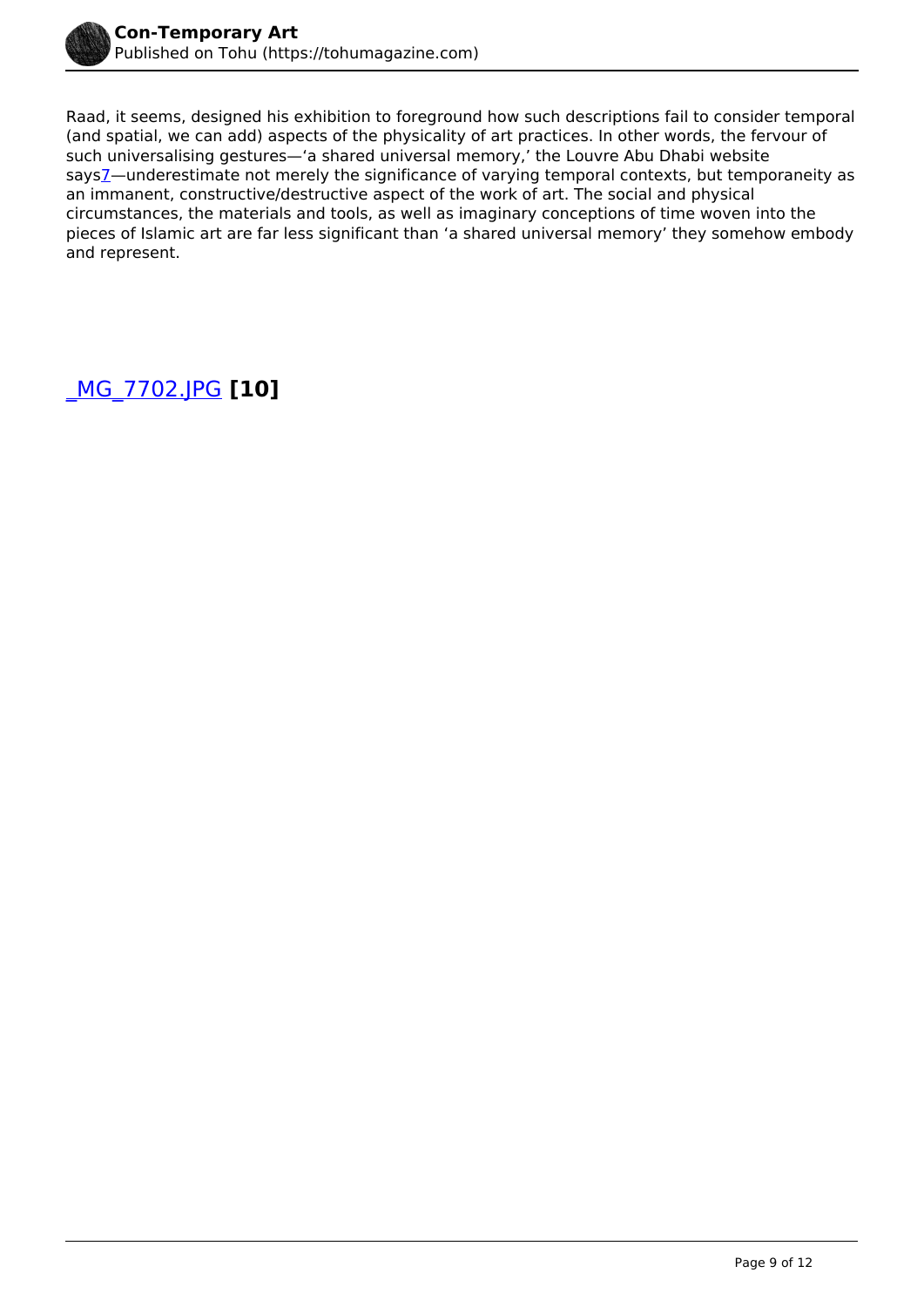

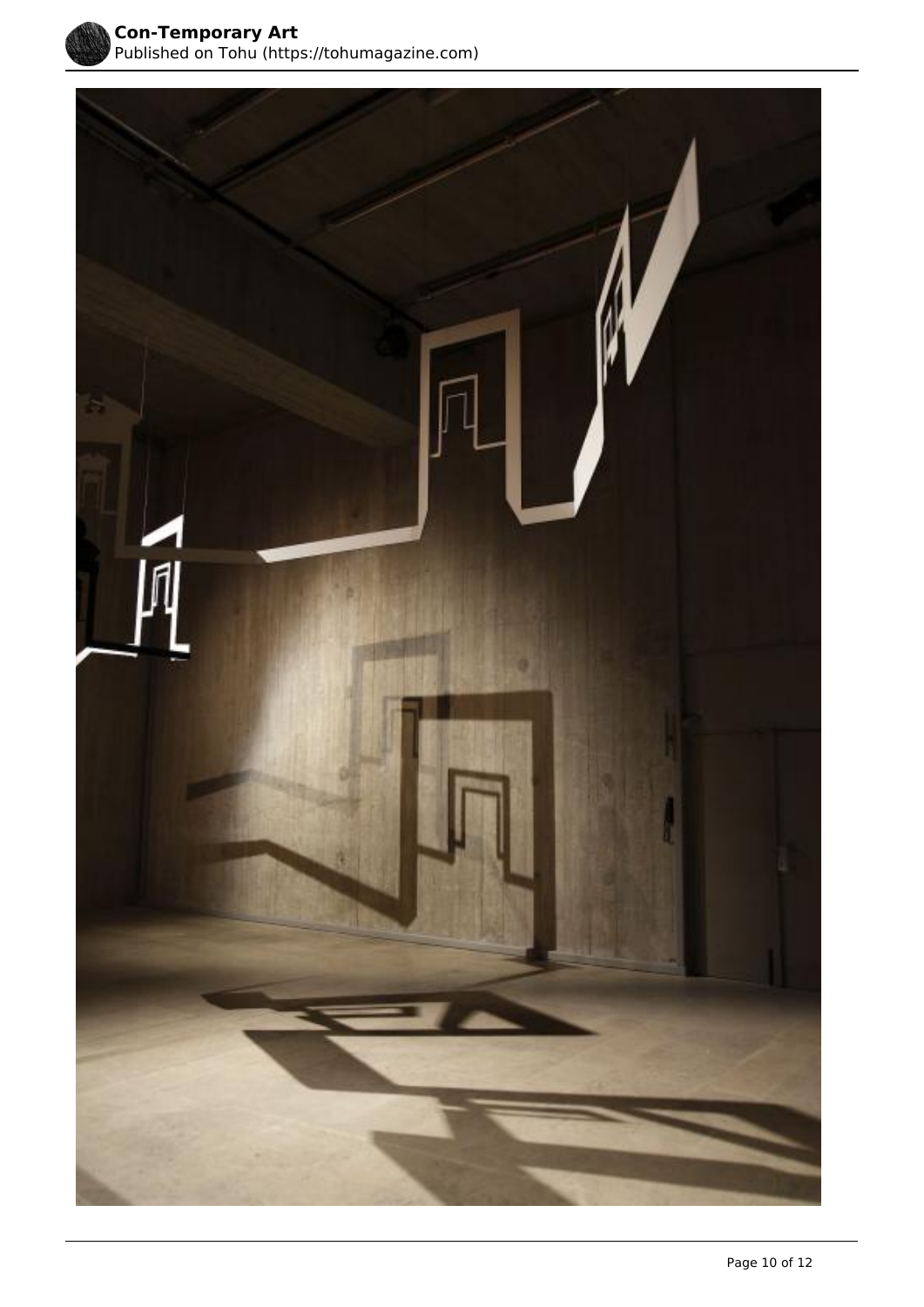

[11]Walid Raad. Preface to the First Edition. Installation view, The Louvre 2013 © Walid Raad

Critically foregrounding and questioning well-worn inventories applied in assessments of art, Raad wants his viewers to consider how a work of cultural production comes to bear temporal associations. Not unlike Christo and Jeanne-Claude's (un)wrapping of the Reichstag, temporality becomes a physical texture of the work itself, comes to immanently inform the work and practice of art—and not merely the context, background, or else overarching ideals by which it can be judged and slotted into one allegorizing category or another.

In other words, we can ask, how will the proposed 28 pieces conform to the designation of Islamic Art once they are transported to the Abu Dhabi Louvre? Will they still conform to a temporal and geographical regime by which they are Islamic Art in and for a certain or uncertain Europe; or else a certain or uncertain United Arab Emirates? Will their 'universal' significance be confirmed, or will there yet be an occasion to experience the exhibitionary resonance of their physicality?

How will their transportation bring about a reengagement of the temporal imprints and traces of the works of art themselves, as well as the criteria by which they are judged? Such deliberations would foreground how their history, their apparent past, is delayed or else supplemented by its eventuating resonance in and for what in the process comes to be stabilised as the present, according to a designation of contemporary art.

More con-temporary than an expression of the contemporary, the mediated materiality of Raad's installation can be regarded as an interval between its construction and destruction, as its physical occupation of time and place, just like the wrapping of the Reichstag was short lived, its supplementary afterlife imprinted and phenomenally embodied in its mediatized transience between a bringing together and a taking apart.

Dr. Saadi Nikro is a research fellow at the Zentrum Moderner Orient, Berlin

- 1. Quoted in Ursula Kolmstetter, "All Wrapped Up: Christo and Jeanne-Claude Conquer the Reichstag". NUVO Newsweekly, July 27, 1995: <https://prelectur.stanford.edu/lecturers/christo/kolmstetter.html> [12]
- 2. Giorgio Agamben, The Coming Community. Translated by Michael Hardt. Minneapolis: University of Minnesota Press, 2013, 18,9.
- 3. Lester D. Longman, "Criteria in Criticism of Contemporary Art". In The Journal of Aesthetics and Art Criticism. Vol. 18, No. 3 March, 1960, 286.
- 4. Peter Osborne, Anywhere or Not At All: Philosophy of Contemporary Art. New York: Verso, 2013, 17.
- 5. Vanessa Díaz Rivas, "Contemporary Art in Mozambique: Reshaping Artistic National Canons". In Critical Interventions, 8:2, 2014, 164. See also Díaz's chapter "Movimento De Arte Contemporȃnea De Moçambique: Defining Borders, Creating New Spaces". In K. Pinther et. al. (eds) New Spaces for Negotiating Art and Histories in Africa. Berlin: LIT Verlag, 2015.
- 6. Ivo Bonacorsi, Domus, February 6, 2013. <http://www.domusweb.it/en/art/2013/02/26/preface-to-the-first-edition.html> [13]
- 7. <http://louvreabudhabi.ae/en/about/Pages/a-universal-museum.aspx> [14]

**Source URL:** https://tohumagazine.com/article/con-temporary-art

**Links**

[1] http://tohumagazine.com/sites/default/files/Reichstagchristo010.jpg